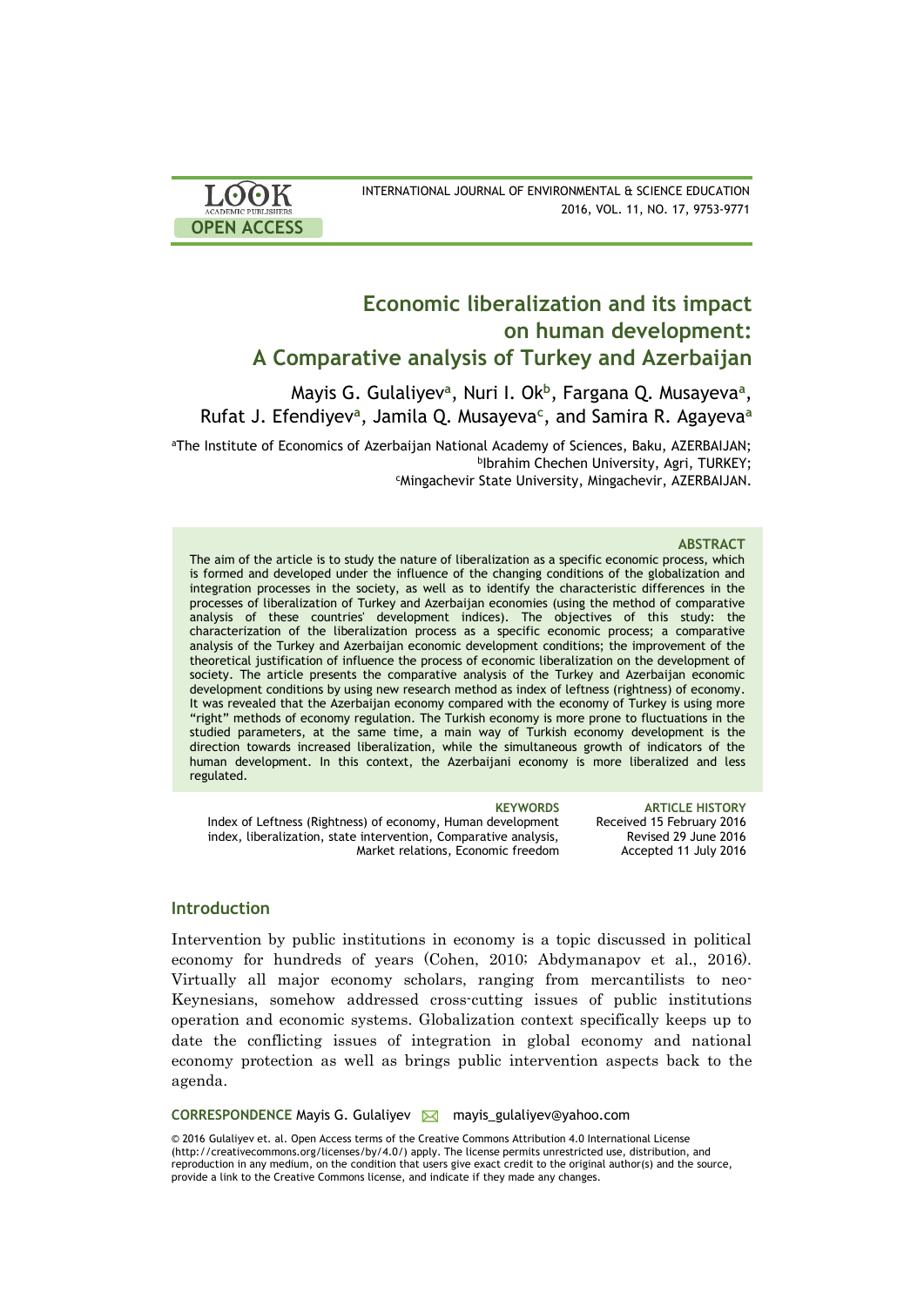Liberalization is considered by a number of researchers as a prerequisite to the processes development progress in the society, the growth of its productive forces (Bumann, Hermes & Lensink, 2013; Carrieri, Chaieb & Errunza, 2013). At the same time, it contributes in some extent to the effective functioning of the national economy, raising its security, and is of particular interest to the scientific economic analysis. Because liberalization creates conditions for a normal and extensive market processes development, in which materializes itself. This feature of the liberalization impact on the national economy has a very important character, in connection with which it acts as an invisible productive force (Hill, 2010). Therefore, the illusion of liberalization having no economic price is created, that it is a process with zero economic benefit.

An important research objective is to study of the converse assertion – the real proof of the liberalization impact on the society development on the practical example, especially – on the human capital development. It determines the contribution of the scientific articles in the world of science, determines the choice of the theme and the objectives of the scientific work.

The practical value of this article is in presenting of a visual and convenient instrumentation based on the practice of dependence between the liberalization dynamic and the social development indicators (for example, a comparison of indicators of Azerbaijan and Turkey).

## **Literature Review**

The problem of the liberalization process effectiveness in the scientific economic literature began to develop from the very beginning of formation and development of economic theory (Acemoglu & Robinson, 2013; Ahmed, Greenleaf & Sacks, 2014). However, its research carried out primarily in the context of the formation, the development of so-called capitalist economies of mixed and pure type (Schaefer & Schaefer, 2014).

Only in recent years, the domestic economic literature actively began to explore the processes of the transition economies liberalization (Sally, 2013; Based upon "Doing Business", 2014). Nevertheless, such a study is carried out on the very abstract level, or only on the basis of purely practical or practicalempirical position.

In this article, we put the tasks associated with the study of the problem of the liberalization processes effectiveness:

– at the level of establishment, formation and development of the general theory of economic systems that would set the aim to explore the general principles of functioning and development of the economic systems of any type (Bumann, Hermes & Lensink, 2013);

– at the level of economic systems of specific countries (State Statistical Committee, 2008; Carrieri, Chaieb & Errunza, 2013).

Herewith, the researchers note that the effect of the liberalization on social and economic development can be different – from negative to positive, what was the practical (empirical) basis for the allocation in the scientific literature of three interpretations of liberalization processes.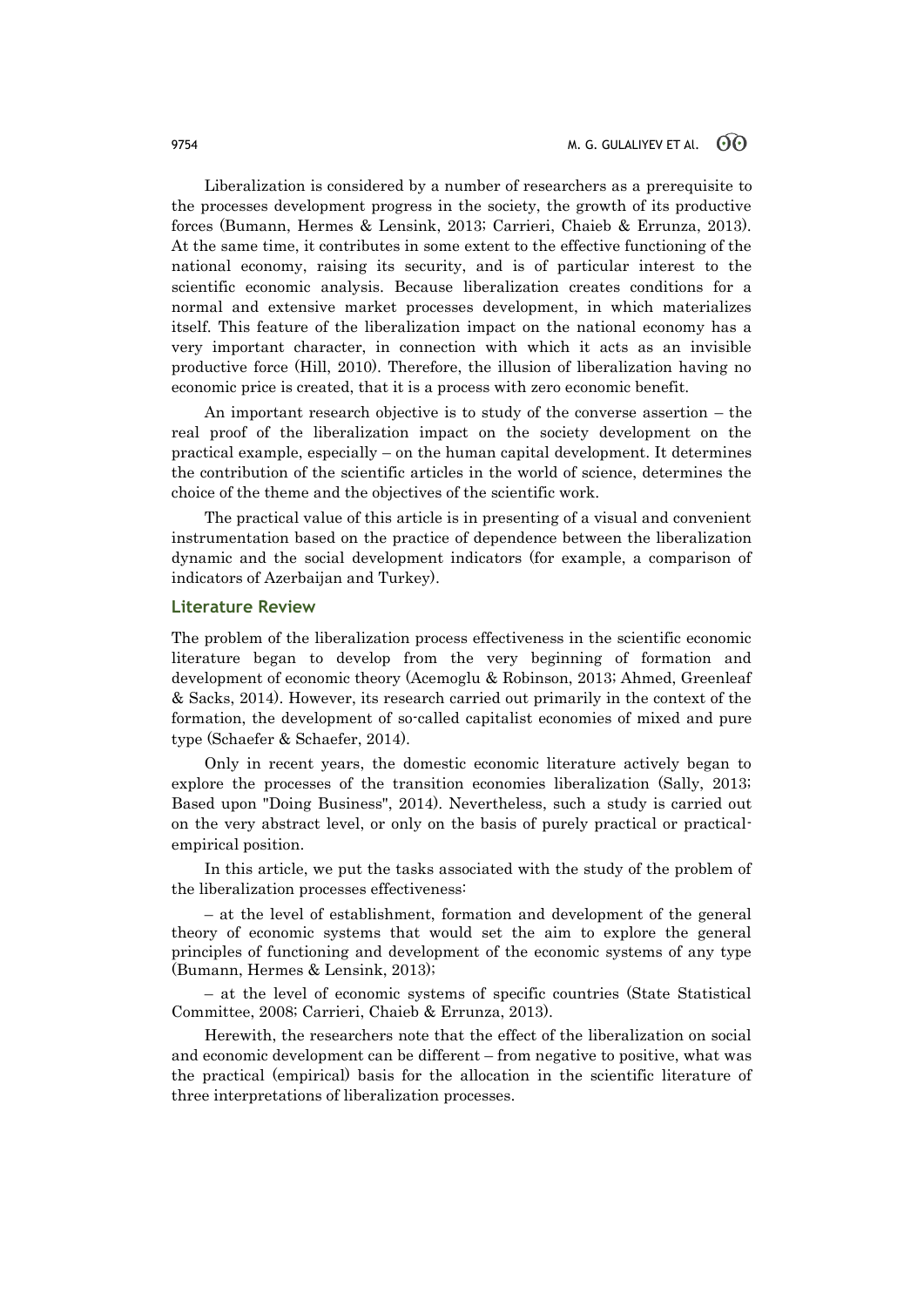In the scientific literature, the liberalization evaluation from the position of macroeconomic was firstly performed by Karl Marx (Co-convener of "Neoliberalism and Democracy beyond the Economic Crisis", 2015) and other members of the Marxist political economy, and in the modern economic literature – by J. Keynes and modern neo-Keynesians (Cohen, 2010; Cohen & Centeno, 2006; Swaminathan et. al., 2014). In Marxist literature liberalization is evaluated negatively and it is generally considered not conducive in increase of productivity of the national economy (Greenwald, 1989; Hidalgo, 2014), violating its safety.

The liberal literature (classical or modern neo-classical school of political economy) it is, on the contrary, evaluated positively and is seen as an economic process that leads to the formation of a new productive force, increases the efficiency of the functioning of certain economic systems (Hill, 2010), Increases its strength and stability.

In modern Neo-Keynesian literature, liberalization is seen as an economic process that impact on the economic activity both positive and negative.

The author of this article first of all comes from a position of neo-Keynesianism, highlighting the possibility of both positive and negative liberalization impact on the development of society. At the same time, an analysis of the literature has shown the need of further research of the nature of liberalization as a specific economic process, and to identify the specific differences in the liberalization processes of certain economies, which could be the basis for the formation of the typology of liberalization processes, justified by real calculations and theoretical-empirical researches.

### **Aim of the Study**

The aim of this article is to study the nature of modelcreated liberalization as a specific economic process, which is formed and developed under the influence of changing conditions of globalization and integration processes in the society, as well as to identify the characteristic differences in the processes of liberalization of Turkey and Azerbaijan economies (using the method of comparative analysis of the development indicators of these countries).

### **Research questions**

What is the characteristic of modelcreated liberalization as a specific economic process?

## **Methods**

The methodological basis of the article are the methods of general and special economic systems theories, general and special economic metrology, comparative macroeconomic analysis, the concept of flexibleness, economic-mathematical methods, graphical methods, and others.

The theoretical basis of the research consists of the classical, neoclassical, modern concepts of the economic systems liberalization, the works of domestic and foreign scientists in the field of social development, human capital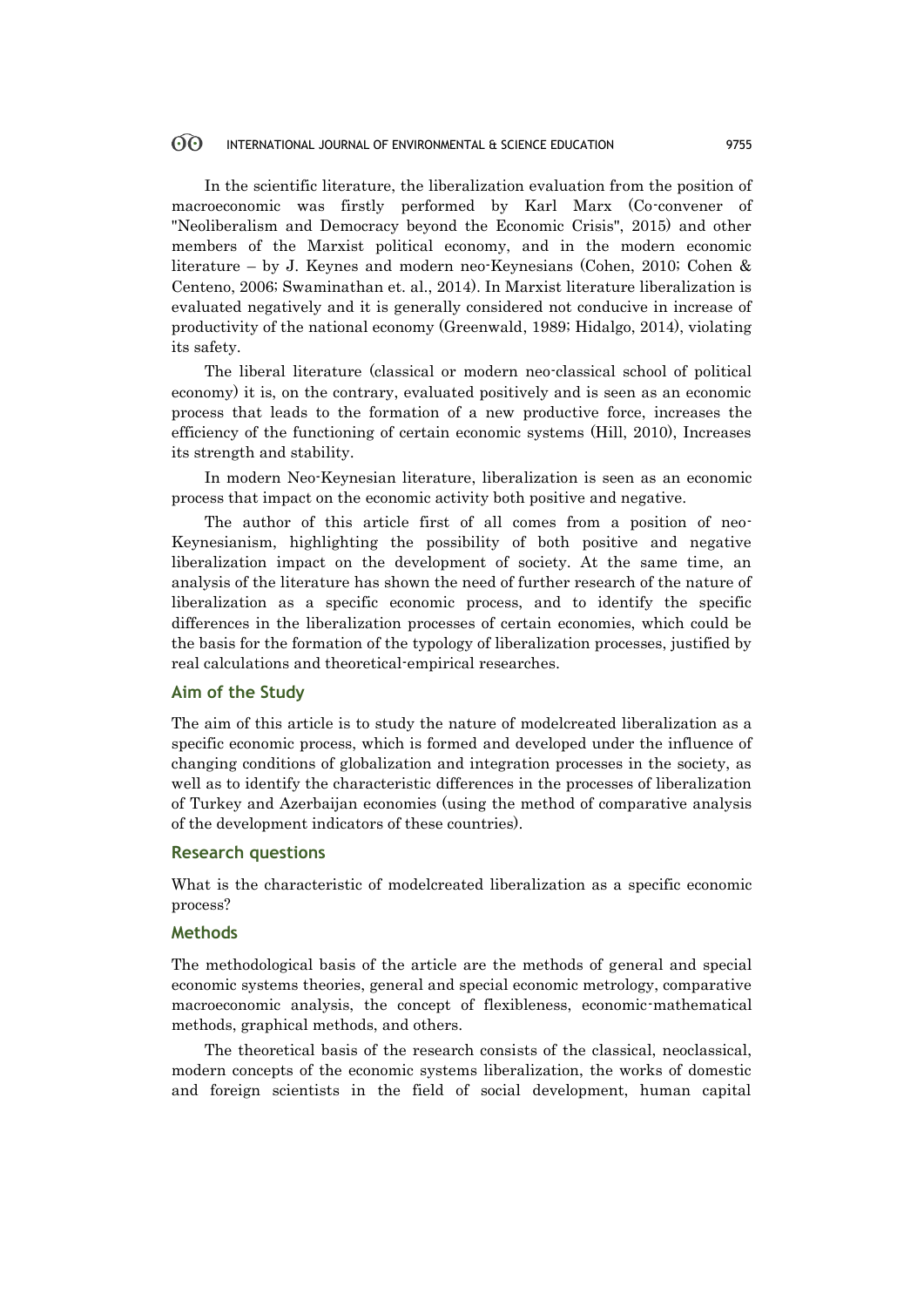development and its assessment of liberalization, the effectiveness of economic processes, economics metrology and econometric science in general.

The empirical basis of the study  $-$  the experience of the processes of model created liberalization development in the transition economy and developed types, historical experience of the transition economic systems and developed types evolution, the experience of evaluation and measurement of the economic processes of liberalization and economic parameters of the human capital and social development effectiveness.

### **Data, Analysis, and Results**

The aim of this article is to study the nature of liberalization as a specific economic process, which is formed and developed under the influence of changing conditions of globalization and integration processes in the society, as well as to identify the characteristic differences in the processes of liberalization of Turkey and Azerbaijan economies (using the method of comparative analysis of the development indicators of these countries). The objectives of this study:

– The characteristic of modelcreated liberalization process as a specific economic process;

– A comparative analysis of the conditions of economic development of Turkey and Azerbaijan;

– The improvement of a theoretical justification of influence of the economic liberalization process on the society development.

Liberalization is a partial or complete reduction of administrative-economic pressure on the subjects of a certain economic activity. Its impact on the economy appears in the increase (or in some cases – reducing) of the economic effectiveness of the economic system functioning and amplification of its security level.

In this regard, the general liberalization function reflects the functional relationship between the liberalization and the economic effectiveness or the liberalization effect.

According to scientists, liberalization is not only an economic power and has a certain economic value, but it is also a social force, namely, it has some social value (Heath & Mobarak, 2014). Therefore, the analysis of liberalization processes should be carried out from the position of its impact not only on the economic, but also on the social sphere of certain economic systems and the economy as a whole (McCartney, 2015).

The economic theory (especially in the scientists' researches regarding the economies of transitional phase of development) excessively focuses on the positive aspects of liberalization processes and significantly less on the presence of their negative impact on the economy (Musumba & Rajorshi, 2013). To notice the fact of the negative liberalization effects formation, it is necessary to analyze them in terms of the macroeconomic level (at the micro level, they may be unseen for the research) (Müzəffərli, 2014), as well as to make an attempt to "look" in the long-term development of various systems, and not to stand on the positions of the pure functional analysis.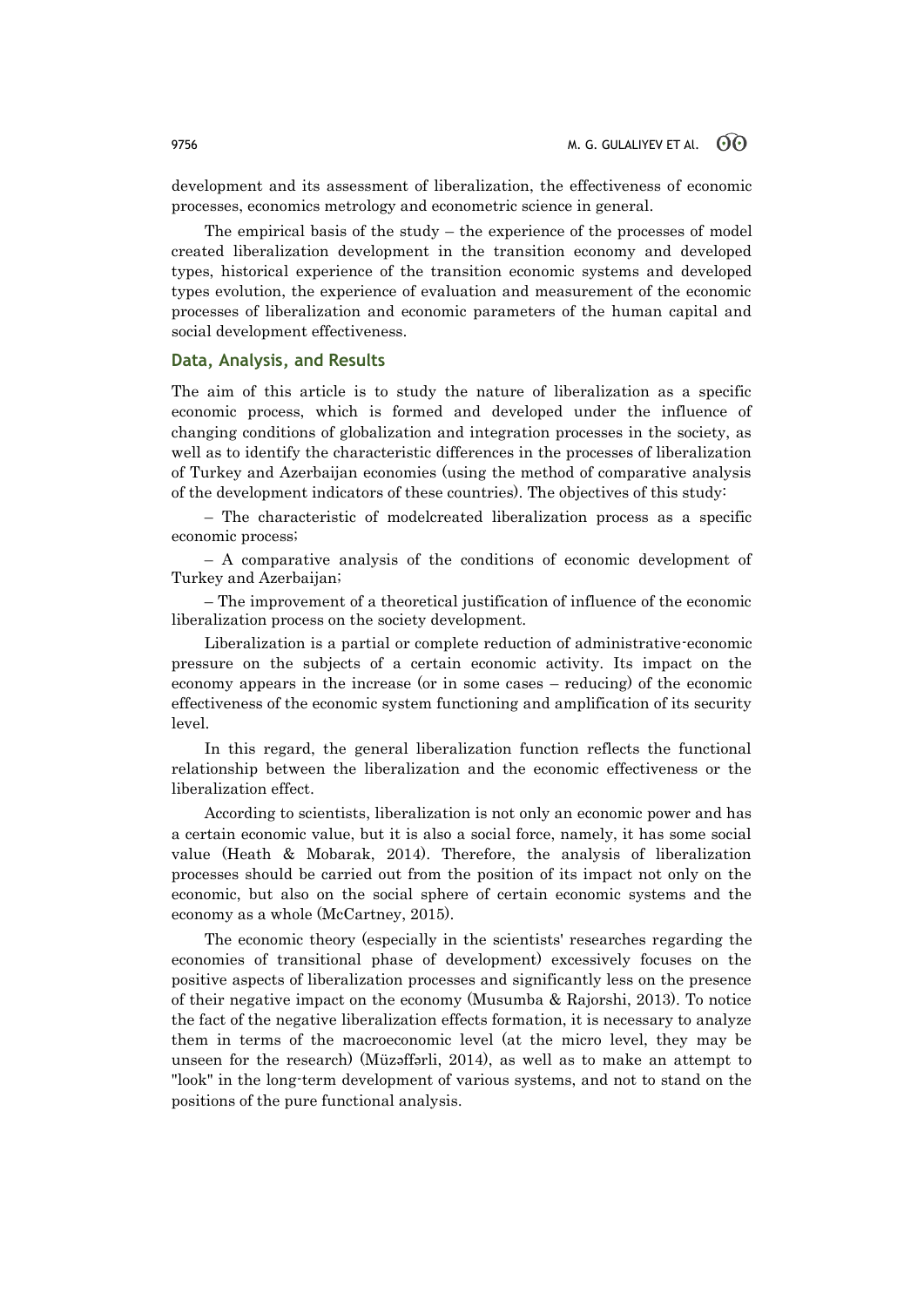The modern Western economic scientists of the liberal school, who say that the liberalization has only a positive effect on economic development, according to the author, are on anti-state (they are not able to evaluate this process from the attitude of macroeconomic level of the economy) and anti- dynamic (liberalization is estimated with static attitude) positions.

At the same time, it should proceed from the fact that the economic liberalization implies economy going out of the control by the government. Administrative regulation of economic categories, in particular supply and demand, and pricing severely impedes market relations development. Soviet economic system is a vivid example of fully public controlled economy. Public possession of production factors and means of production as well as businesses strongly restricted objective regularities-driven market development, but also was struggling to manage economy in administrative ways. Non-operability of Soviet system and full public administration of the entire economy proved to be uncompetitive as compared to liberal business management in due course. All Soviet-style economies finally decided to move towards economic liberalization.

## *Economic liberalization and modelcreated public intervention*

Economic liberalization is definitely not confined with internal application of decontrol schemes. Foreign economic relations should be addressed as well. However, it should be pointed out that liberalization of foreign economic relations is supposed to accelerate market reforms internally and boost integration of the country's economy into global one. On the other hand, foreign economic relations liberalization should occur in the way that would protect domestic production and market. It happens liberalization of foreign economic relations and domestic market protection are as tied as conflicting issues.

Although public intervention and economic liberalization have been issues of much controversy for many years, the measure and optimum rate of intervention are still on agenda of scientific research. To put it more correctly, present day economic theory does not make quantity measurement of the reasonable public intervention into economy. Yet measurability and identification of optimum rate of public intervention bear scientific and practical importance.

The concept of "public intervention in economy" is perceived in different ways by experts. For instance, by "economic freedom" Heritage Foundation considers 4 key components available under government control and impacting economic environment, namely rule of law, government size, regulatory efficiency and market openness. Rule of law, in turn, includes components of "property rights" and "freedom from corruption" which are evaluated in line with Heritage Foundation-designed methodology. Government size component reports on assessment of "fiscal freedom" and "government spending". As for regulatory efficiency component, it comprises three factors like "business freedom", "labor freedom" and "monetary freedom". The latter componentmarket openness- addresses comparative evaluation of three liberties- "trade freedom", "investment freedom" and "financial freedom".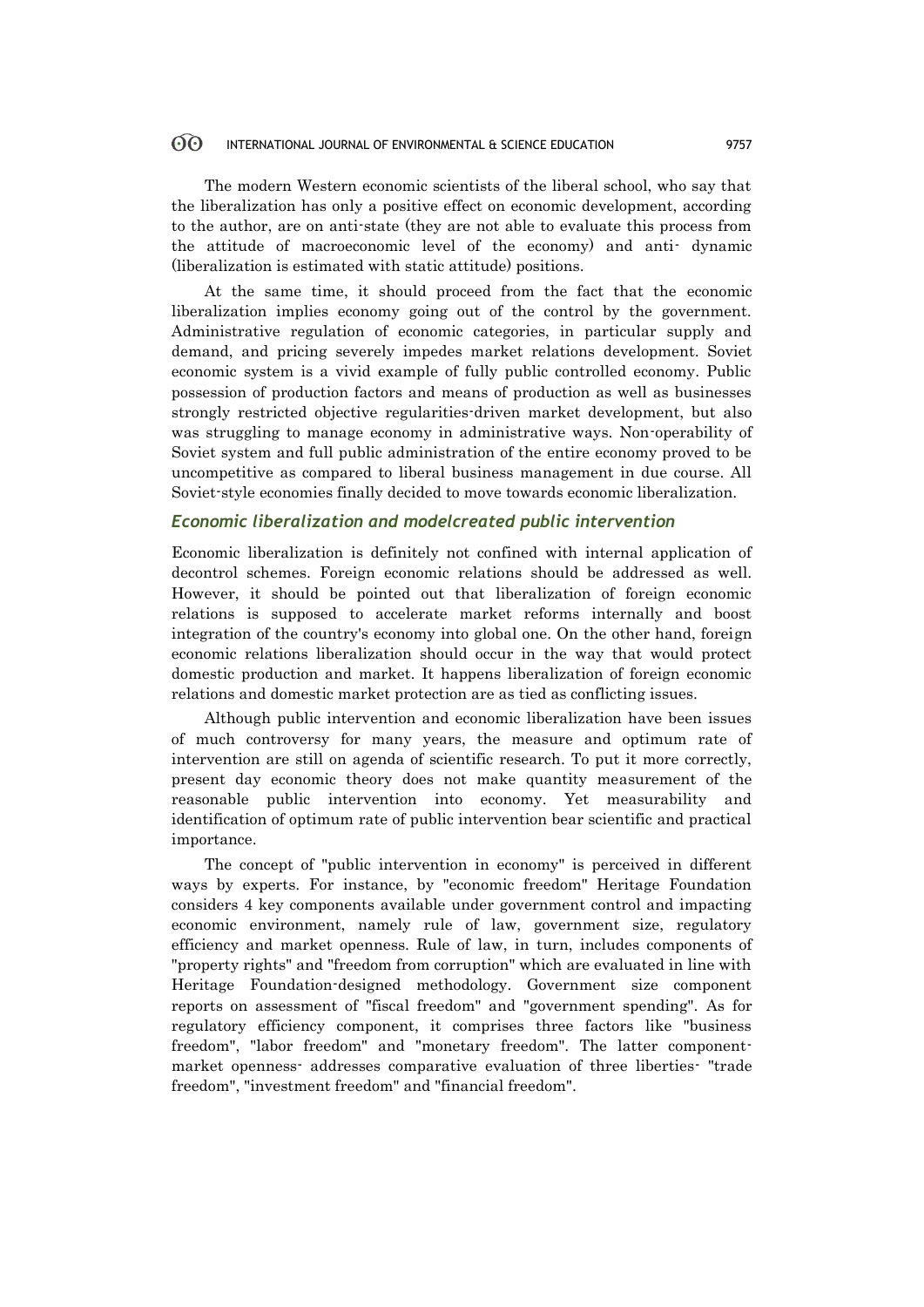In an attempt of promotion of comparative evaluation of above-stated factors, Heritage Foundation designed a specific methodology which in fact simply expresses comparative analysis of liberalization rates in selected areas of economy. In this context, economic liberalization does not automatically imply limitations of public intervention. Noteworthy, Heritage Foundation-proposed component of "rule of law" is likely to be unachievable without proper public intervention. Rule of law implementation stands in need for public intervention, moreover, it stipulates for enforcement of public involvement in rule of law protection.

The World Bank-designed "Doing Business" ratings represent limited aspects of comparative evaluation and public intervention in economy. "Doing Business" ranking encompasses 11 indicators, such as "starting a business", "dealing with construction permits", "getting electricity", "registering property", "getting credit", "protecting minority investors", "paying taxes", "trading across borders", "enforcing contracts", "resolving insolvency" and "labor market regulation". Since these indicators only cover a minor area of business activities the calculated comparative data prevent us from proper evaluation of public intervention rate in its entirety.

Global Competitiveness Index measured according methodology by the World Social Forum strives to assess the extent of the "strength" of the countries in provision of sustainable economic growth. Annually published the Global Competitiveness Report reaches most of countries worldwide and the key conclusions are mainly associated with the fact that highly competitive countries also provide higher welfare for their citizens. In theory, the overall purpose of these reports lies in pushing governments to removing barriers that hinder economic development thanks to finding their position globally in economic development and competitiveness ranking and making necessary comparisons.

So, what extent should public intervention reach to in order to protect economic safety of the country and to provide full involvement of the country in global labor division at the same time?

## *"Strength of public institutions" and "influence area of public institutions"*

Francis Fukuyama discerned "strength of public institutions" and "influence area of public institutions". By "influence area of public institutions" he understands the functions fulfilled by the state and by "strength of public institutions" efficiency of the functions respectively. State functions are groupped in three categories in his theory-minimal functions, intermediate functions and activist functions. In classification by Fukuyama, minimal functions include defence, law and order, property rights protection, macroeconomic regulation, public health and improving social protection. As regards as intermediate functions, Fukuyama mentions addressing externalities, education and environment protection, regulating monopolies, insurance, financial regulation and social insurance. Activist functions, in turn, include industrial policy and wealth redistribution. Of course, Fukuyama's classification of the state functions is of general nature. The most intriguing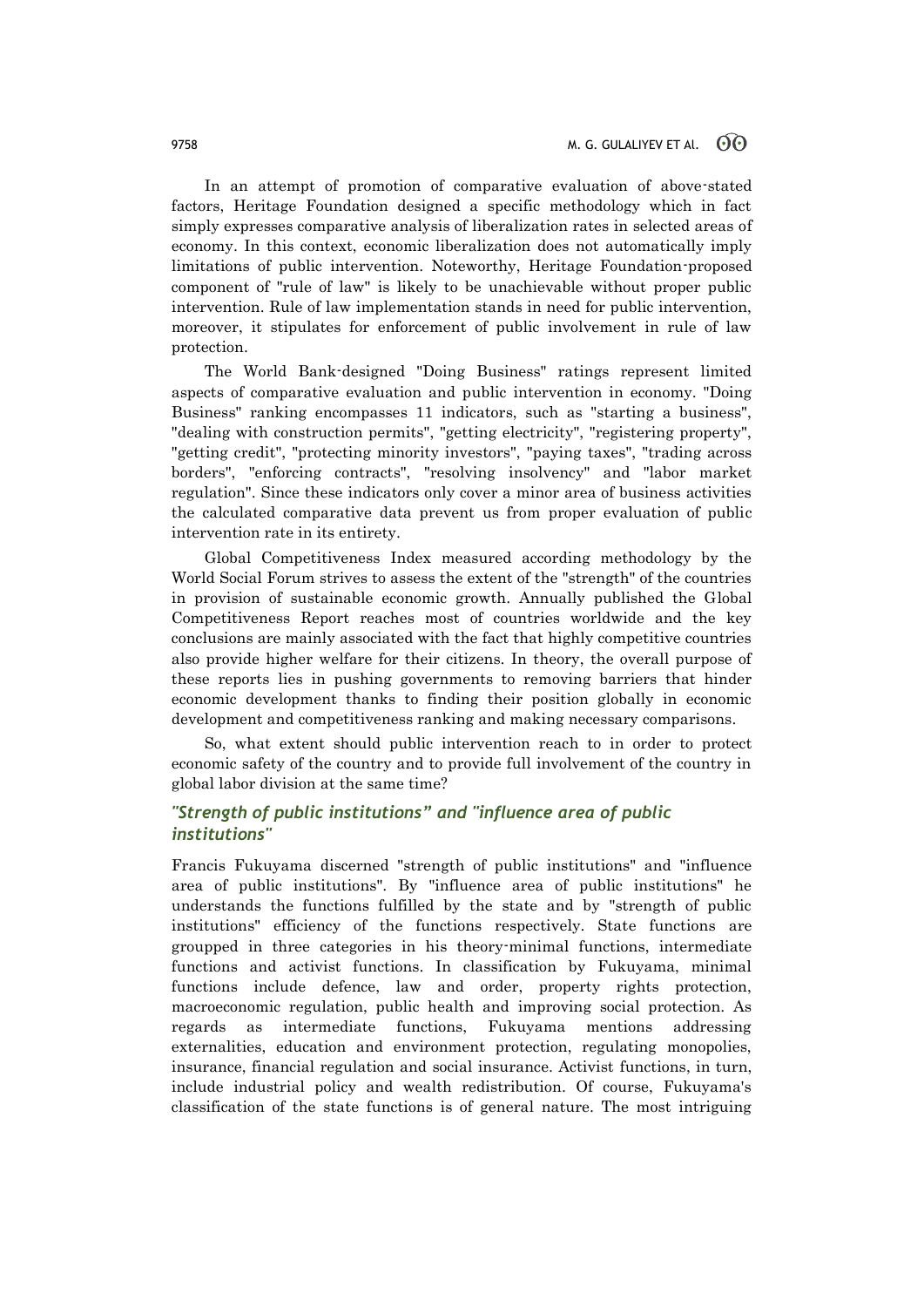point is, however, Fukuyama's suggestion to reduce the number of functions but to increase their productivity.

Fukuyama believes that the world countries differ by "state functions" (statehood) and "strength of public institutions" (productivity). In certain countries, like the USSR, state functions are huge as compared to the USA yet public institutions productivity was much lower. Fukuyama says present day Russia retains less functions than the USSR but productivity is low as well. Hence, Fukuyama's classification distributes countries across four different quadrants and strives to ground the "drift" of countries with less state functions and higher efficiency and more productive activities.

## *"Leftness" and "Rightness" of economy*

In sharp contrast to Fukuyama, another economic scholar Nazim Muzaffarli prefers exclusively assessing the forms of public intervention that would lead to political discussions and struggle rather than addressing all forms of intervention in their entirety. Muzaffarli proposes "index of leftness (rightness) of economy" (IL(R)E) which goes beyond simple elaboration of the idea by Fukuyama on eventual correlation between state functions and economic development and allows to reveal a measurable relation between economic activities and core essence of political decisions. The fundamental difference of Muzaffarli-suggested assessment methodology with the model by Fukuyama lies in separation of legal and political functions that "enable the state to intervene" followed by adequate quantitative assessment. On the other hand, aforementioned assessment methodoly brings ample opportunities for correct measurement of macroeconomic effect of certain state functions in economic fields.

Nazim Muzaffarli suggests comparative analysis through identification of public intervention in economy as rate of implementation of "leftist" or "rightist" ideas respectively. By "public intervention in economy" Muzaffarli generally deems activities by "public institutions". Precise public institutions do not operate for their own sake but rather have to comply with enforced legislation. Hence, ideological persuasions by decision makers around precise economic challenges resolution are specified in the core essence of the decisions made. For example, if leftist parties constitute majority at the Parliament of any country, leftist ideas will underlie decision making process. And the other way round, rightist ideology will gain the upper hand in decisions made provided the legislation is adopted by the rightist majority. It happens that leftist or rightist insight of decision makers shapes the economic system within a given time. To put it more correctly, "it is precisely politics that constrains or expands public intervention in economy" (Müzəffərli, 2014).

In Muzaffarli's view, "...Leftness and Rightness are issues of political and economic system. ... the key aspect that distinguishes these two insights lies in different views around evaluation of essential and satisfactory rate of public intervention in social life and, in particular, in economy: as compared to the rightists, the leftists promote more extensive and strict intervention" (Müzəffərli, 2014). Indeed, bearers of leftist or rightist ideas contribute to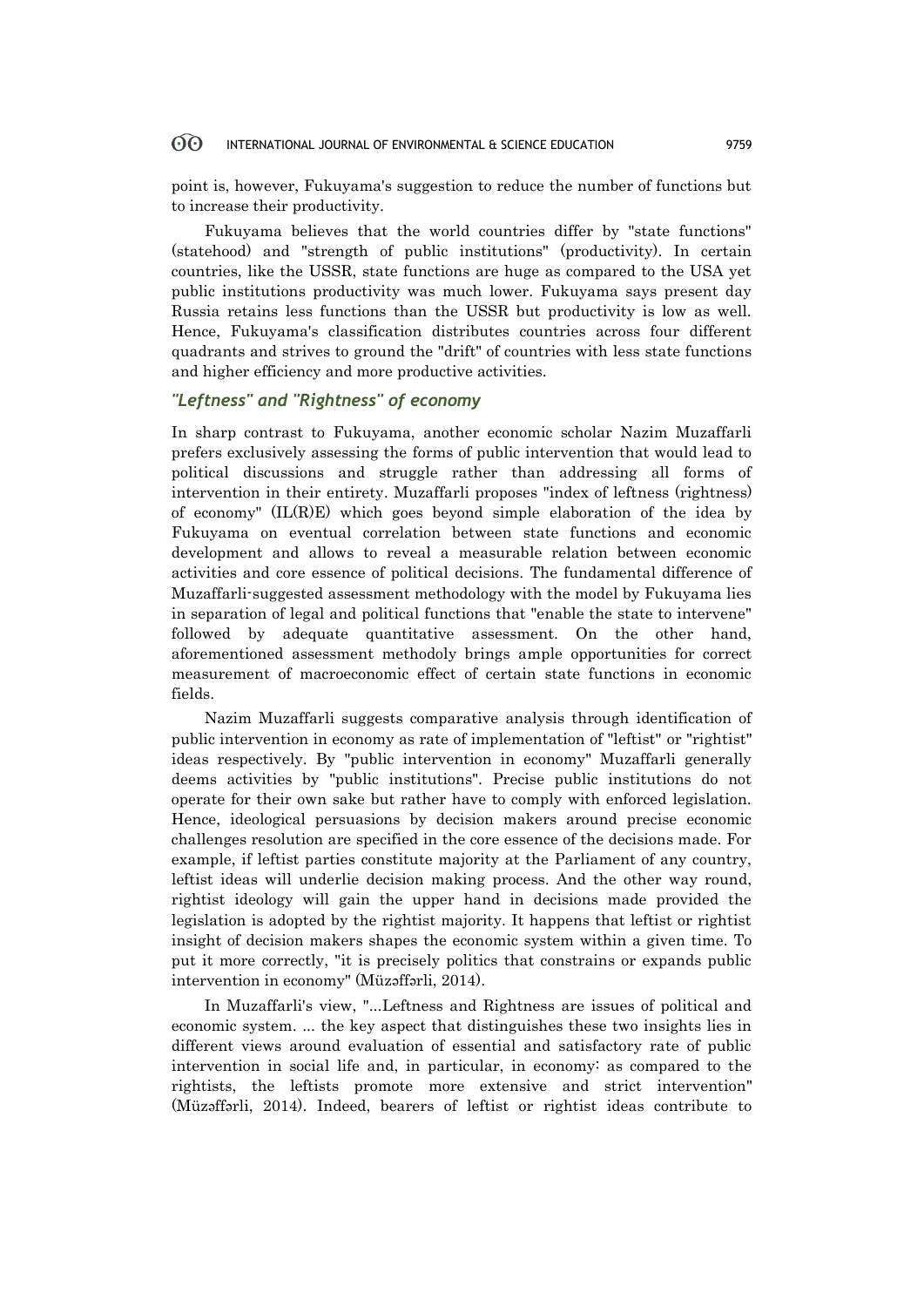emerging fundamentally new system of economic relations pursuant to their political and economic ideologies. For instance, the Bolshevik coup in Russia provoked drastic changes in real economic relations through private property ban, large-scale expropriation and collectivization policies.

Nazim Muzaffarli discerns precise forms of public intervention in economy and grounds measurability of different forms of intervention. He asserts that a certain set of indicators will enable us to make rather valid conclusions on prevalence of Leftness or Rightness of economy based upon relevant analysis of the above-mentioned set and to provide grounded country-by-country comparison of public intervention rates. The suggested assessment should specify concrete political and ideological forms of public intervention in economy. Among them one might mention the following: 1) public property and public property-based entrepreneurship percentage; 2) redistribution of income through taxation; 3) social programs implementation; 4) price regulation; 5) planning of economy; 6) foreign trade regulation; 7) arrangement of favorable conditions for business activities.

## *"Index of leftness (rightness) of economy" – IL(R)E*

In contrast to the methods reviewed hereabove, Muzaffarli-proposed "index of leftness (rightness) of economy" only encompasses assessment of intervention of the government in its capacity of regulatory institution in the fields of real economy. As distinct from similar indices, the suggested indicator enables to evaluate correlation between the current economic system and actual political environment. On the other hand, by keeping track of IL(R)E you can elicit development trends in political and economic outlook in any given country. This method also provides opportunities for revelation of the optimum rate of economic development-oriented public intervention.

The index of leftness (rightness) of economy includes seven sub-indices hereunder required for its calculation:

1. Public funding sub-index denotes income tax-based redistribution rate and, in turn, is split at two sub-indices of lower rank as follows:

– Sub-index of tax burden of enterprises  $(VY)$  and budget expenditures subindex  $(BX)$ . Public funding sub-index is equal to arithmetic mean value of these two sub-indices:  $DM_i = (VY_i + BX_i)/2$ .

– Sub-index of tax burden of enterprises is calculated by indexing relative value of correlation between taxes paid by a modelled private company per annum and annual profit of the modelled company while budget expenditures sub-index is calculated by indexing budget allocations as percentage of GDP.

2. Social expenditures sub-index depicts Leftness or Rightness of economy and calculated as a proportion between different budget articles of expenditures. As zero level of social expenditures is impossible in any state budget no government can fall under extreme rightist values. This sub-index is calculated as a share of social expenditures  $(SoX)$  in total budget allocations:  $SX_i$  $=$ SoX<sub>i</sub> / BX<sub>i</sub>.

3. Price regulation sub-index expresses the extent of pricing decontrol (rightist position) and, at the same time, state intervention in price setting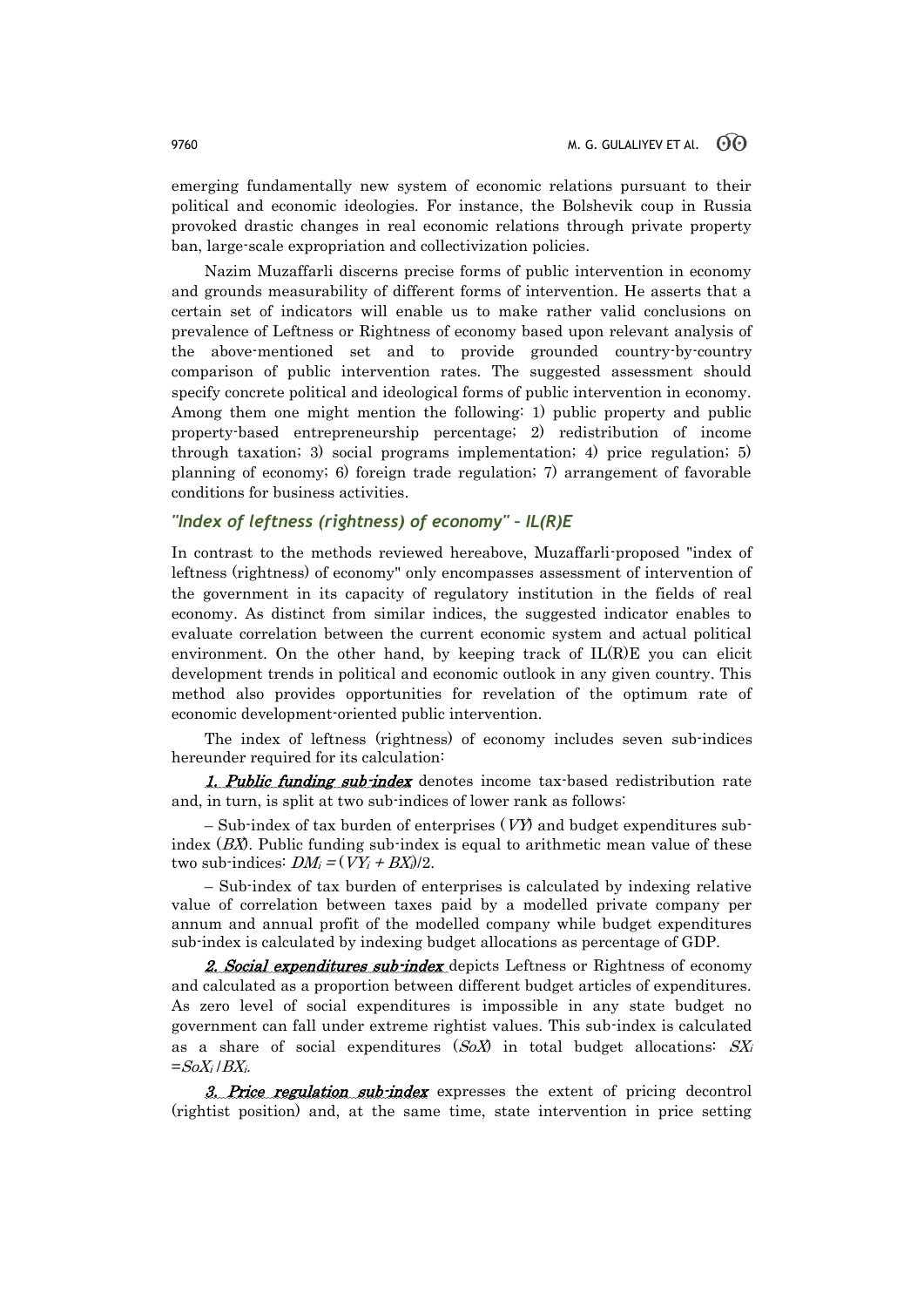(leftist position). This index is calculated as arithmetic mean value of lower rank sub-indices, namely pricing discretion sub-index (QA) and monetary freedom sub-index (MA).

$$
QT_i = (QA_i + MA_i)/2.
$$

4. Foreign trade sub-index is used to compute foreign trade liberalization rate (rightist position) and strict public regulatory measures in this field (leftist position). This index is computed as an arithmetic mean value of three lower rank sub-indices, namely foreign trade freedom sub-index (XTA), import costs sub-index  $(\overline{IIQ})$  and trade freedom sub-index  $(TA)$ :

$$
XT_i = (XTA_i + I\dot{I}Q_i + TA_i)/3.
$$

5. *Licensing Sub-Index*, The evaluation of the leftness-rightness of an economy upon the ease or difficulty of licensing requires consideration of four parameters: a) number of economic activities obligatory to licensing, b) variety of licensed activities, c) validity time of licenses, d) licensing rules. The more favorable these parameters are for businesses (i.e. less number, narrower list, longer term and simpler rules), the righter is an economy. However, sufficiently accurate inter-country comparisons on any of these parameters are unobtainable  $\cdot$ .  $L_i$ 

6. Employment regulation sub-index is computed by two lower rank subindices – employment regulation strictness sub-index  $(MTS)$  and discharge costs sub-index  $(I\mathcal{C}X)$ :

$$
MT_i = 0,75 \cdot MTS_i + 0,25 \cdot \text{ICX}_i.
$$

Of them, the former lower rank sub-index is calculated, in turn, by three indicators, namely employment ease (complexity), strictness of working hours regime regulation and discharge ease (complexity).

7. Minimum wage sub-index represents indexed version of proportion of government-set annual minimum wage  $(MH)$  to per capita GDP ( $\ddot{U}DM$ ).

## $M\!\Theta H_i =\!\!MH_i/\ddot{U}\!DM_i$ .

Index of Leftness (Rightness) of economy, all associated sub-indices and low rank sub-indices range 0-1. Zero value implies absolute Rightness of economy (public intervention measures scarcity) and "one" depicts total Leftness of economy (excessive public regulation).

While calculating the finite index you must firstly identify the shares of the index components from perspective of Leftness (Rightness). Public funding subindex and social expenditures sub-index should be addressed in a different way since bearers of Leftness or Rightness ideologies strongly differ by their attitude towards state-implemented social programs. Essence and calculation techniques, though, provide synergies.

Hence, index of Leftness (Rightness) of economy is computed in the first option as follows:

## $\hat{I}S(S)\hat{I}_i = 0,15\cdot DM_i + 0,15\cdot SX_i + 0,14\cdot QT_i + 0,14\cdot XT_i + 0,14\cdot MT_i + 0,14\cdot M\Theta H_i.$

The second option of İL(R)E calculation specifies a bigger share value for public funding sub-index (0.30). The remainder of shares is evenly distributed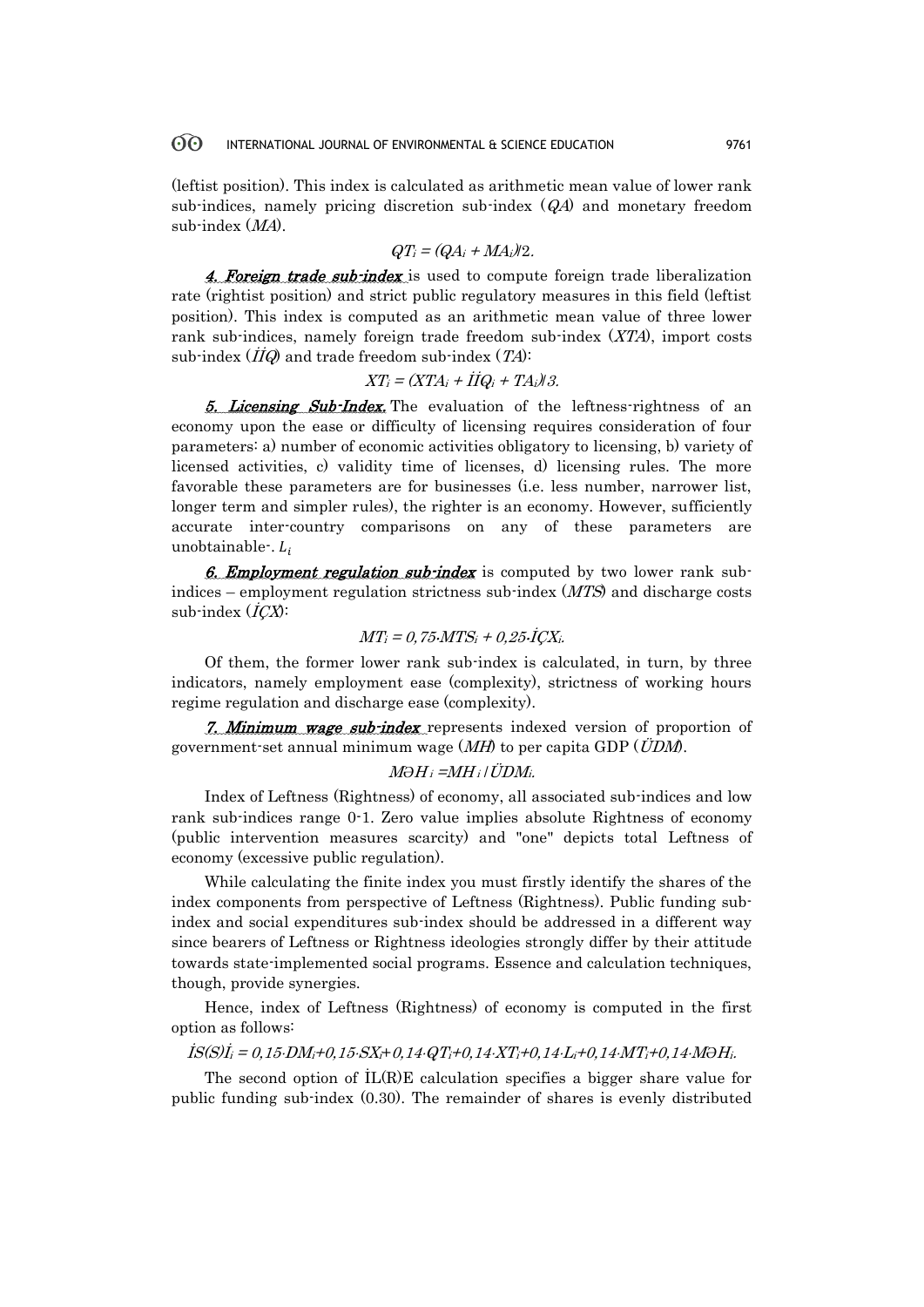across sub-indices. Hence, the second calculation option computes the index of Leftness (Rightness) of economy in the following manner:

 $\dot{IS}(S)\dot{I}_i = 0.30 \cdot DM_i + 0.14 \cdot QT_i + 0.14 \cdot XT_i + 0.14 \cdot L_i + 0.14 \cdot MT_i + 0.14 \cdot MOH_i$ 

What scientific and practical implications could calculation of IL(R)E or cross-country comparison bring? Practical relevance of the index above lies in feasibility of effectiveness analysis of political and economic decisions made over the given period through index values analysis and detection of index interaction with other economic indicators. For example: 1) once leftist/rightist political and social decision is made (increase/decrease in  $IL(R)E$  values as compared with previous years) and linked with decline in per capita GDP implies ineffectiveness of leftist/rightist decision making and requires appropriate modifications in the decision made; 2) if  $IL(R)E$  of any country remain more or less steady for certain timeframe except minor fluctuations (provided no leftist/rightist decisions-generated serious implications are recorded) and other economic indicators experience permanent increase, implementation of political and economic decisions is rather effective; 3) in case of making leftist/rightist decisions (i.e.  $IL(R)E$  value goes up/down as compared with previous years) are followed by constant increase in key macroeconomic indicators leftist/rightist decisions are highly effective and should be maintained.

Consequently, availability/non-availability of correlation between IL(R)E of any country and relevant macroeconomic indicators for the given period plays crucial role as political and economic information source for decision-related and post-decision economic projections. For example, by comparison of intertemporal changes in human development index in Turkey and Azerbaijan respectively for last 15 years, we can judge efficiency rate of leftist/rightist economic reforms in above-stated countries.

## *Human Development Index in Azerbaijan and Turkey*

Human Development Index, known till 2013 as "human potential development index", represents a composite indicator designed by UN and aimed at measurement of dimensions of living standard, education and life expectancy in any country and making cross-country comparisons. This index calculation methodology was devised by a group of economists in 1990 and ever since has been published in UN reports.

Human Development Index combines three dimensions, namely: 1) life expectancy at birth; 2) education index (mean years of schooling and expected years of schooling); 3) a decent standard of living computed as purchasing power parity (PPP)-adjusted per capita Gross National Income in USD. All these dimensions are calculated separately as sub-indices. For example, life expectancy sub-index is calculated as follows:  $(LEI) = (LE20)/(85-20)$ , where LE is life expectancy at birth in the given country and 20- minimum life expectancy (years).

Education sub-index is computed as  $E\vec{I} = (MYS\vec{I} + EYS\vec{I})/2$ , where  $MYS\vec{I}$ mean years of schooling while EYSI is expected years of schooling. Mean years of schooling sub-index, in turn, is calculated as  $MYSI=MYS/15$  and expected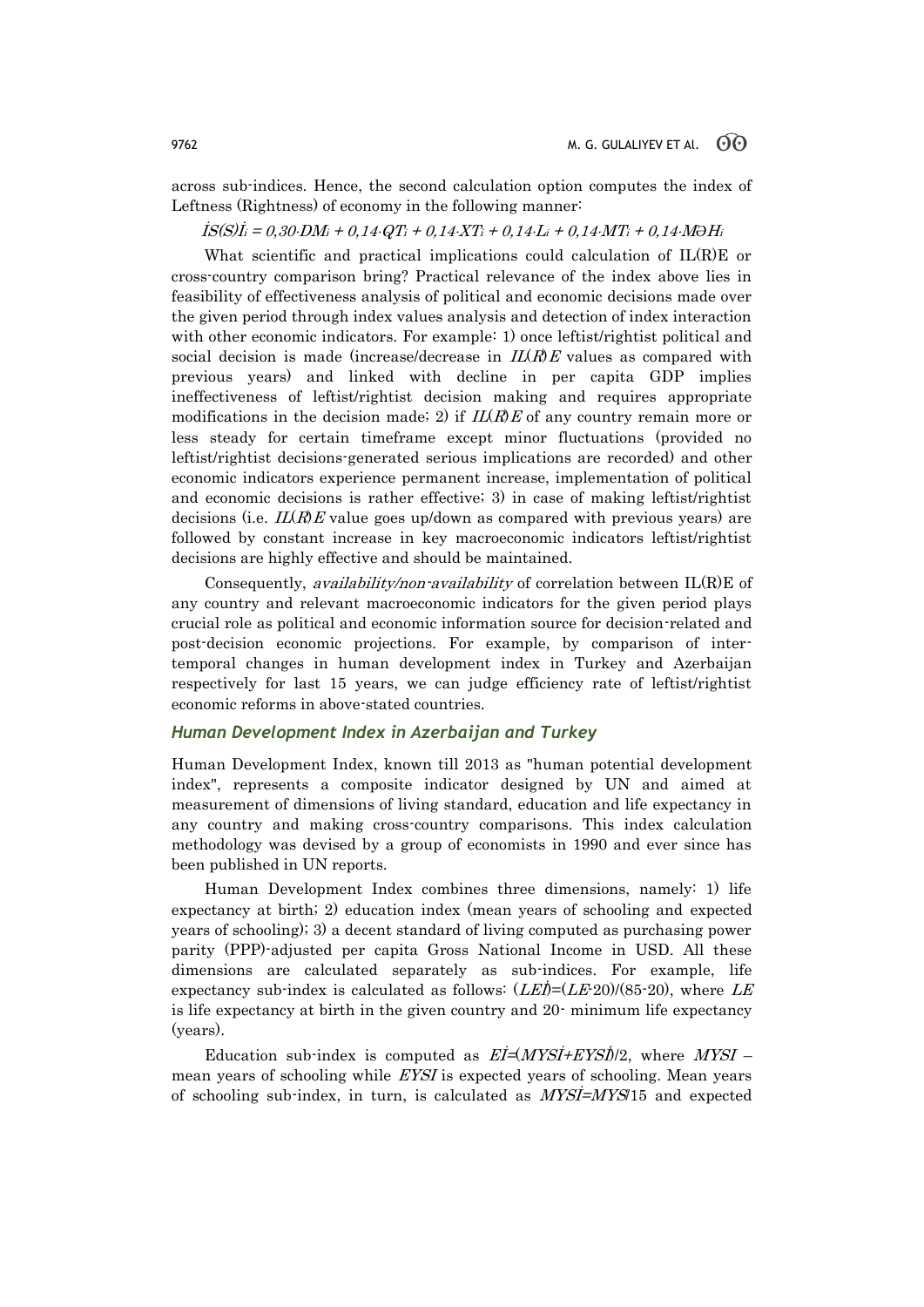years of schooling sub-index is EYSİ=EYS/18. As for Income sub-index, the following formula is used for calculation:  $\dot{H} = (ln(GNIps) \cdot In(100))/(ln(75000) \cdot$  $ln(100)$ . Finally, Human Development Index  $(HD\hat{D})$  represents the geometric mean of aforementioned three sub-indices:

$$
D\dot{\mathbf{I}} = \sqrt[3]{LE\mathbf{i} \cdot E\mathbf{i} \cdot \mathbf{I}\mathbf{i}}.
$$

Human Development Index or human potential development index should not be deemed as abstract ratios. The indices are means of quantitative and qualitative assessment of efficiency rate of government-implemented economic policies. For instance, Table 1 below describes changes in human development index in Turkey and Azerbaijan respectively. As it is clearly seen in the Table, index values of Azerbaijan and Turkey are close enough and follow the upward trend for last 13 years. However, the countries above differ by value increase rates. Figure 1 provides a clear-cut picture of the rates difference as well.

In early XXI century, Human Development Index of Turkey slightly exceeded that one of Azerbaijan. Yet Azerbaijan-related indicator rapidly grew later and finally caught up and surpassed Turkish one. Azerbaijan introduced and launched implementation of State Program on Poverty Reduction for this particular time. Over the period of ten years this indicator rebounded from 0.64 to 0.743, that's 16.3% increase. Substantial poverty alleviation process was underway at that time as well.

**Table 1.** Human Development Index changes in Turkey and Azerbaijan

|                                                                      | 2000  | 2005  | 2008  | 2010  | 2011  | 2012  | 2013  |  |  |
|----------------------------------------------------------------------|-------|-------|-------|-------|-------|-------|-------|--|--|
| Human Development                                                    |       |       |       |       |       |       |       |  |  |
| Index of Turkey                                                      | 0.653 | 0.687 | 0.710 | 0.738 | 0.752 | 0.756 | 0.759 |  |  |
| $D\dot{I} = \sqrt[3]{LE\dot{I} \cdot E\dot{I} \cdot \dot{I}\dot{I}}$ |       |       |       |       |       |       |       |  |  |
| Human Development                                                    |       |       |       |       |       |       |       |  |  |
| Index of Azerbaijan                                                  | 0.639 | 0.686 | 0.724 | 0.743 | 0.743 | 0.745 | 0.747 |  |  |
| $D\dot{I} = \sqrt[3]{LE\dot{I} \cdot E\dot{I} \cdot \dot{I}\dot{I}}$ |       |       |       |       |       |       |       |  |  |

Note: This table is drawn up by authors of this article on the basis of statistical data provided by United Nations' Development Program.



**Figure 1.** Comparative changes in human development index in Turkey and Azerbaijan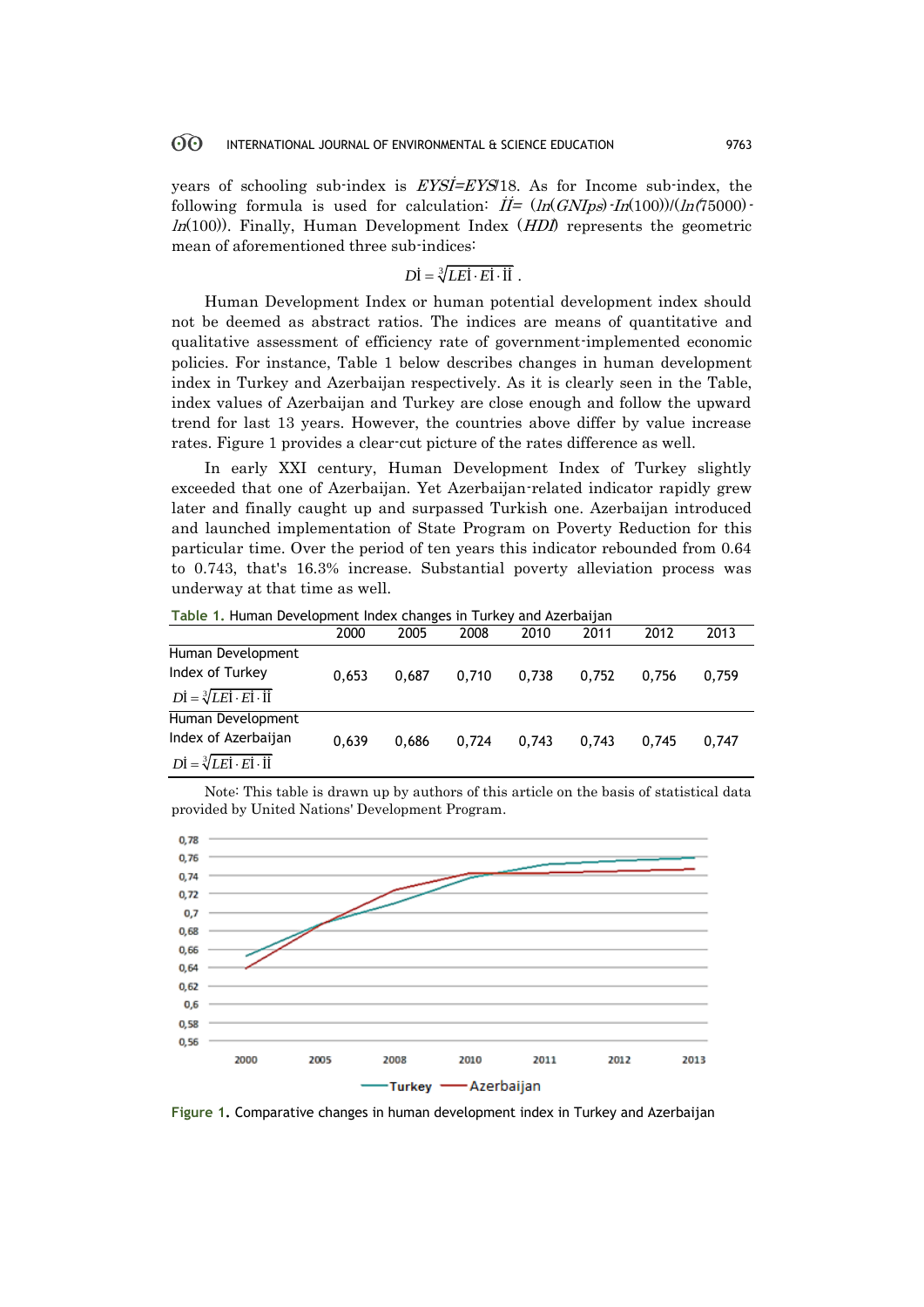Neither Turkish nor Azerbaijanian indicators experienced drastic changes beyond 2011. Over that period no fundamental leftist/rightist decisions capable to affect Human Development Index were ever made and, consequently, no serious alterations in  $IL(R)E$  ever occurred in Turkey or Azerbaijan.

## *IL(R)E in Turkey and Azerbaijan*

Table 2 also specifies IL(R)E-related changes in Turkey for last 14 years.

|                | Table 2. ILINJL CHANGES III TUINEY                   |                  |       |       |                     |       |                  |                                                 |       |
|----------------|------------------------------------------------------|------------------|-------|-------|---------------------|-------|------------------|-------------------------------------------------|-------|
|                |                                                      | 2000             | 2005  | 2008  | 2010                | 2011  | 2012             | 2013                                            | 2014  |
|                | Public funding sub-index (DM)                        |                  |       |       |                     |       |                  |                                                 |       |
| $\mathbf{1}$   | $DMi = (VYi + BXi)/2$                                | 0,677            | 0,536 | 0,563 | 0,631               | 0,634 | 0,492            | 0,524                                           | 0,516 |
|                | Tax burden sub-index=VY                              | 0,528            | 0,528 | 0,443 | 0,433               | 0,433 | $\overline{0,4}$ | 0,4                                             | 0,397 |
|                | Budget expenditures=BX                               | 0,827            | 0,544 | 0,683 | 0,829               | 0,836 | 0,585            | 0,649                                           | 0,635 |
|                | Price regulation sub-index                           |                  |       |       |                     |       |                  |                                                 |       |
|                | $(QT) QTi = (QAi + MAi)/2$                           | 0,491            | 0,456 | 0,304 | 0,305               | 0,293 | 0,305            | 0,292                                           | 0,303 |
| $\overline{2}$ | Pricing discretion sub-                              | $\overline{0,7}$ | 0,55  | 0,683 | 0,689               | 0,687 | 0,671            | 0,682                                           | 0,676 |
|                | index=QA                                             |                  |       |       |                     |       |                  |                                                 |       |
|                | Monetary freedom sub-index= $0,\overline{318}$ 0,538 |                  |       | 0,708 | $\overline{0,7}$    | 0,727 | 0,719            | 0,733                                           | 0,718 |
|                | <b>MA</b>                                            |                  |       |       |                     |       |                  |                                                 |       |
|                | Foreign trade sub-index (XT)                         |                  |       |       |                     |       |                  |                                                 |       |
|                | $XTi = (XTAi + IIQi + TAi)/3$                        | 0,302            | 0,304 | 0,301 | 0,296               | 0,300 | 0,300            | 0,246                                           | 0,293 |
| $\overline{3}$ | Foreign trade freedom sub-                           | 0.755            | 0.738 | 0.641 | 0.735               | 0,724 | 0.725            | 0.725                                           | 0,725 |
|                | index=XTA                                            |                  |       |       |                     |       |                  |                                                 |       |
|                | Import costs sub-index= IIQ                          | 0,588            | 0,588 | 0,588 | 0,512               | 0,522 | 0,522            | 0,683                                           | 0,55  |
|                | Trade freedom sub-index=TA                           | 0,75             | 0,76  | 0,868 | 0,864               | 0,854 | 0,854            | 0,852                                           | 0,845 |
|                | 4 Licensing sub-index (L)                            | 0,481            | 0,481 | 0,477 | 0,539               | 0,537 | 0,567            | 0,609                                           | 0,629 |
|                | Employment regulation sub-                           |                  |       |       |                     |       |                  |                                                 |       |
|                | index (MT)                                           |                  |       |       |                     |       | 0,20             | 0,20                                            | 0,20  |
|                | $MT_i = 0,75 \cdot MTS_i + 0,25 \cdot iCX_i$         | 0,432            | 0,432 | 0,432 | 0,209               | 0,209 | 9                | 9                                               | 9     |
|                | 5 Employment regulation                              | 0,26             | 0,26  | 0,26  | 0, 18               | 0,18  | 0,18             | 0, 18                                           | 0, 18 |
|                | strictness sub-index=MTS                             |                  |       |       |                     |       |                  |                                                 |       |
|                | Discharge costs sub-                                 | 0.947            | 0.947 |       | $0,947$ 0,298 0,298 |       | 0,298            | 0.298                                           | 0.298 |
|                | $index = i(X)$                                       |                  |       |       |                     |       |                  |                                                 |       |
|                | Minimum wage sub-index                               |                  |       |       |                     |       |                  |                                                 |       |
|                | (MƏH) MƏH $_i$ =MH $_i$ / ÜDM $_i$                   | 0,068            | 0,074 | 0,054 | 0,053               | 0,049 | 0,049            | 0,049                                           | 0,048 |
|                | 6 Minimum wage=MH <sub>i</sub> (annual               | 7540             | 10080 | 9769  | 10115               | 10419 | 10701            | 10898                                           | 11038 |
|                | PPP)                                                 |                  |       |       |                     |       |                  |                                                 |       |
|                | Per capita GDP $_i$ (PPP)                            | 9177             | 11394 | 15021 | 16001               | 17692 | 18002            | 18599                                           | 19054 |
|                | Integral index of leftness                           |                  |       |       |                     |       |                  |                                                 |       |
|                | 9 (rightness) of economy (II                         |                  |       |       |                     |       |                  |                                                 |       |
|                | calculation option) - IS(S)I-2                       |                  |       |       |                     |       |                  | 0,592 0,545 0,528 0,526 0,525 0,488 0,494 0,502 |       |

| Table 2. IL(R)E changes in Turkey |  |  |  |  |
|-----------------------------------|--|--|--|--|
|-----------------------------------|--|--|--|--|

*Note: This table is drawn up by the authors of the article on the basis of data provided by The Heritage Foundation, World Bank, Doing Business and Fraser Institute*

Table 2 contains computation of IL(R)E and associated indices of Turkey for last 14 years. Analysis of sub-indices and lower rank sub-indices shows Turkish economy passed through various leftist or rightist decisions over the period above. Although public funding sub-index used to tend to Rightness, it is found positioned leftward in probability interval ranged 0-100. As regards as foreign trade sub-index, despite of a slight drift towards Leftness, it is generally of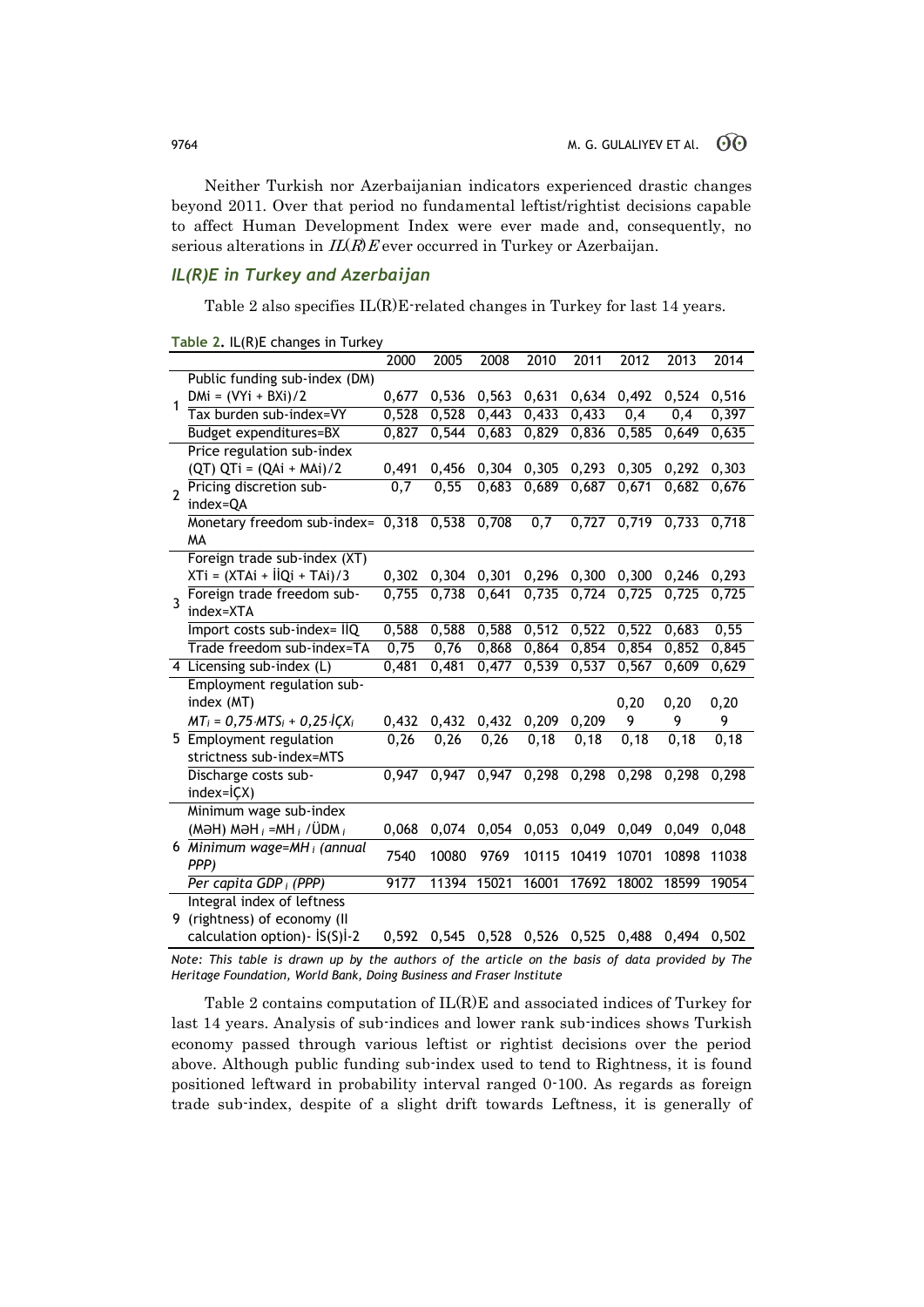rightist nature. Price regulation and licensing sub-indices bear undeniable evidence of shift to Leftness.

The same applies to economy of Azerbaijan where all sub-indices change diversely. Public funding sub-index, say, tended to Rightness yet, in fact, has leftist value as it is still slightly positioned in leftist way in the probability interval ranged 0-100. Leftist trend also dominates in price regulation and licensing sub-indices.

As it is seen from Table 3, economy of Azerbaijan tended to be more "rightist" as compared to economy of Turkey. Although Turkish economy was inclined to more leftward and rightward, the key trend is to range constantly 0.40-0.45. IL(R)E for Azerbaijan ranges 0.35-0.40.

|  | Table 3. IL(R)E changes in Azerbaijan |
|--|---------------------------------------|
|  |                                       |

|                |                                                                                                           | 2000  | 2005            | 2008            | 2010        | 2011                    | 2012                                            | 2013  | 2014                        |
|----------------|-----------------------------------------------------------------------------------------------------------|-------|-----------------|-----------------|-------------|-------------------------|-------------------------------------------------|-------|-----------------------------|
|                | 1 Public funding sub-index<br>(DM) $DM_i = (VY_i + BX_i)/2$                                               | 0,614 | 0,667           | 0,619           |             |                         | 0,592 0,5595 0,5185 0,539                       |       | 0,524                       |
|                | Tax burden sub-index=VY                                                                                   | 0,464 | 0,464           | 0,409           | 0,409       | 0,409                   | $\overline{0,4}$                                | 0,4   | $\overline{0,4}$            |
|                | <b>Budget expenditures=BX</b>                                                                             | 0,765 | 0,87            | 0,829           | 0,775       | 0,71                    | 0,637                                           | 0,678 | 0,648                       |
|                | 2 Price regulation sub-index<br>$(QT)$ $QT_i = (QA_i + MA_i)/2$                                           | 0,371 |                 |                 |             |                         | 0,323 0,3045 0,3135 0,2725 0,2845 0,2865 0,2385 |       |                             |
|                | Pricing discretion sub-<br>$index_i = QA$                                                                 | 0,55  | 0,55            |                 | 0,626 0,746 |                         | 0,729 0,686 0,692 0,735                         |       |                             |
|                | Monetary freedom sub-<br>index= MA                                                                        | 0,707 |                 |                 |             |                         | 0,804 0,765 0,627 0,726 0,745 0,735             |       | 0,788                       |
|                | 3 Foreign trade sub-index $(XT)$<br>$XT_i = (XTA_i + IIQ_i + TA_i)/3$                                     | 0,471 | 0,423           |                 | 0,368 0,367 | 0,367                   | 0,358                                           | 0,333 | 0,355                       |
|                | Foreign trade freedom sub-<br>index=XTA                                                                   | 0,59  | 0,592           | 0,666           | 0,648       | 0,654                   | 0,679                                           | 0,679 | 0,679                       |
|                | Import costs sub-index= llQ                                                                               | 0,447 | 0,447           | 0,447           | 0,48        | 0,475                   | 0,475                                           | 0,55  | 0,483                       |
|                | Trade freedom sub-index=TA                                                                                | 0,55  | 0,692           | 0,784           | 0,771       | 0,771                   | 0,772                                           | 0,772 | 0,772                       |
|                | 4 Licensing sub-index (L)                                                                                 | 0,245 | 0,245           | 0,346           | 0,487       | 0,481                   | 0,48                                            | 0,492 | 0,494                       |
| 5 <sub>1</sub> | Employment regulation sub-<br>index (MT)<br>$MT_i = 0,75 \cdot MTS_i + 0,25 \cdot iCX_i$                  | 0,204 |                 |                 |             |                         | 0,204 0,204 0,182 0,182 0,182 0,182 0,182       |       |                             |
|                | Strictness of employment<br>regulation sub-index=MTS                                                      | 0,2   | 0,2             | 0,2             | 0,17        | 0,17                    | 0,17                                            | 0,17  | 0,17                        |
|                | Discharge costs sub-<br>$index=I(X)$                                                                      | 0,217 |                 |                 |             | 0,217 0,217 0,217 0,217 | 0,217                                           | 0,217 | 0,217                       |
|                | 6 Minimum wage sub-index<br>$(M\partial H)$ M $\partial H_i$ =M $H_i$ / $UDM_i$                           | 0,009 | 0,017           |                 | 0,013 0,016 | 0,015                   | 0,016                                           | 0,015 | 0,017                       |
|                | Minimum wage=MH $_i$                                                                                      | 5,5   | $\overline{25}$ | 60              | 75          | 85                      | 93,5                                            | 93,5  | 105                         |
|                | Per capita GDP $_i$                                                                                       | 593,2 |                 | 1494, 3 4603, 7 | 4753        |                         |                                                 |       | 5752,9 5966,1 6258,3 6264,1 |
|                | 7 Integral index of<br>leftness(rightness) of<br>economy (II calculation<br>option) - $IS(S)$ <i>i</i> -2 | 0,506 |                 |                 |             | 0,510 0,499 0,509 0,492 | 0,480                                           | 0,485 | 0,477                       |

Note: This table is drawn up on the basis of calculations of the authors of this article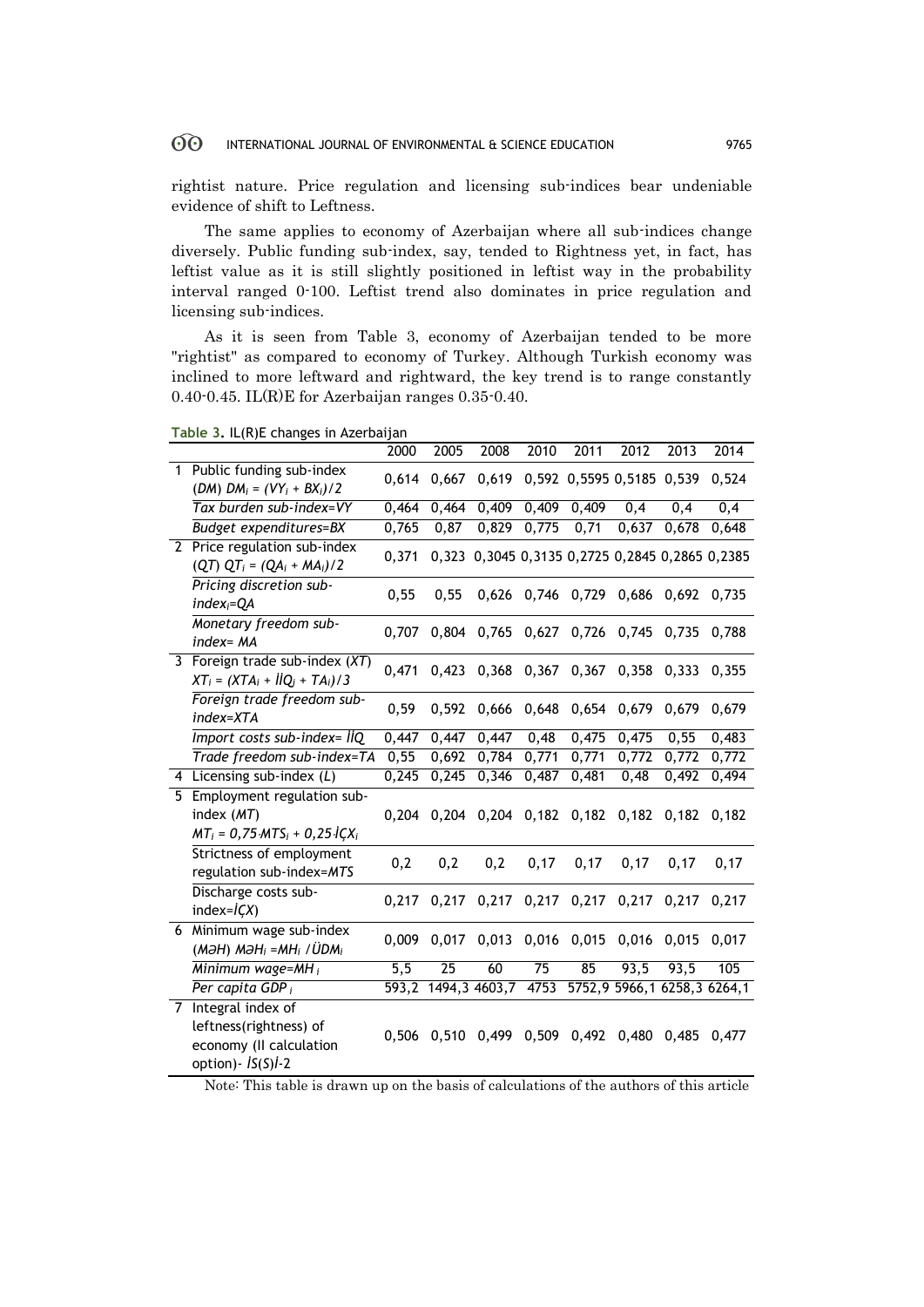Yet both countries demonstrate figures approaching mean value within the probability interval ranged 0-100. It is worth stating, this research findings and conclusions demonstrate strong resemblance to findings and conclusions by Nazim Muzaffarli. He also came to conclusion that Turkey has more leftist economy in comparison with Azerbaijan.

Figure 2 clearly describes comparative changes in  $IL(R)E$  in Turkish and Azerbaijani economies.



**Figure 2.** IL(R)E changes in Turkey and Azerbaijan

Figure 2 shows Turkey is much more leftist country as compared to Azerbaijan in terms of public intervention in economy if we take 2000 as a base year. Later on, specifically in 2005 and 2012  $IL(R)E$  of Turkey and Azerbaijan approached each other. And during the period in between Turkish economy followed leftist trends in economy. Both country indices strongly approximated since 2012.

Interestingly,  $IL(R)E$  of both states is positioned slightly rightward in 0-1 probability interval and is not subject to fundamental changes over the given period. As it was stated above, sustainable growth in any sector of economy during the period with no visible changes in  $IL(R)E$ , including steady growth of human development index, signals about effectiveness of relevant political and economic policy measures.

According Figure 3 IL(R)E and Human Development Index of Turkey are correlated strongly. As well as Figure 4 describes there is some correlation between  $IL(R)E$  and Human Development Index of Azerbaijan, but this is not strong.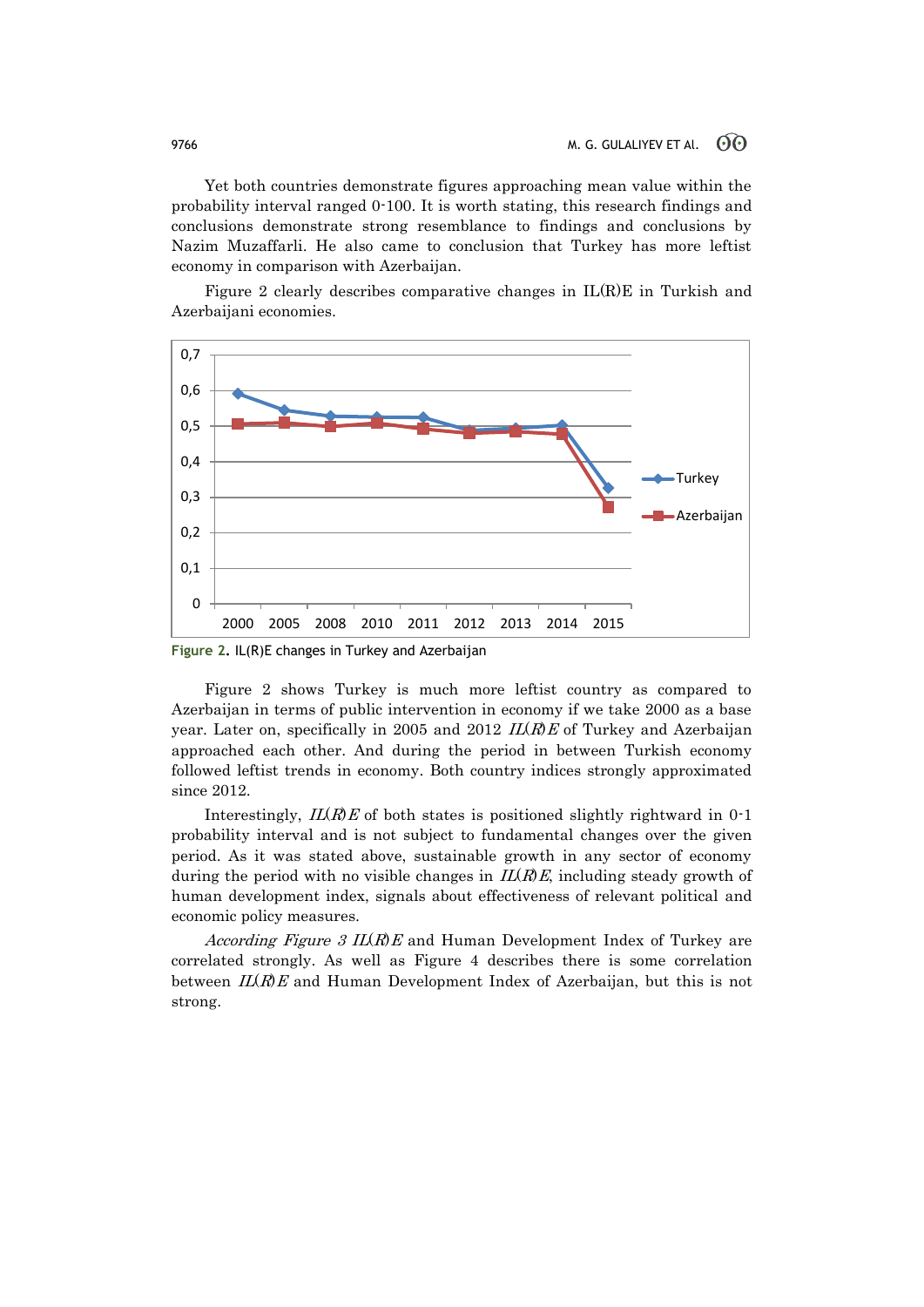

**Figure 3.** Human Development Index- *IL*(*R*)*E* correlation in Turkey



**Figure 4.** Human Development Index-*IL*(*R*)*E* correlation in Azerbaijan

But essential result is that for both countries' economy moving towards "right" causes increasing of HDI. But this conclusion is not universal. So the is any country's economy by moving towards to "left" can cause increasing of HDI. It means for every country there is "optimum" of the leftness (Rightness) Index, where HDI and other macroeconomic indicators are increasing.

Elaborating on the impact of liberalization on the social policy formation and the practice of its implementation, we should focus on the following. The liberalization of the world economy as a complex of processes regulating the organized usage of tangible and intangible resources across the planet  $-$  it is an objective reality that cannot be stopped, slow down, canceled, etc. At the same time, this process is very complex, contradictory and multivector.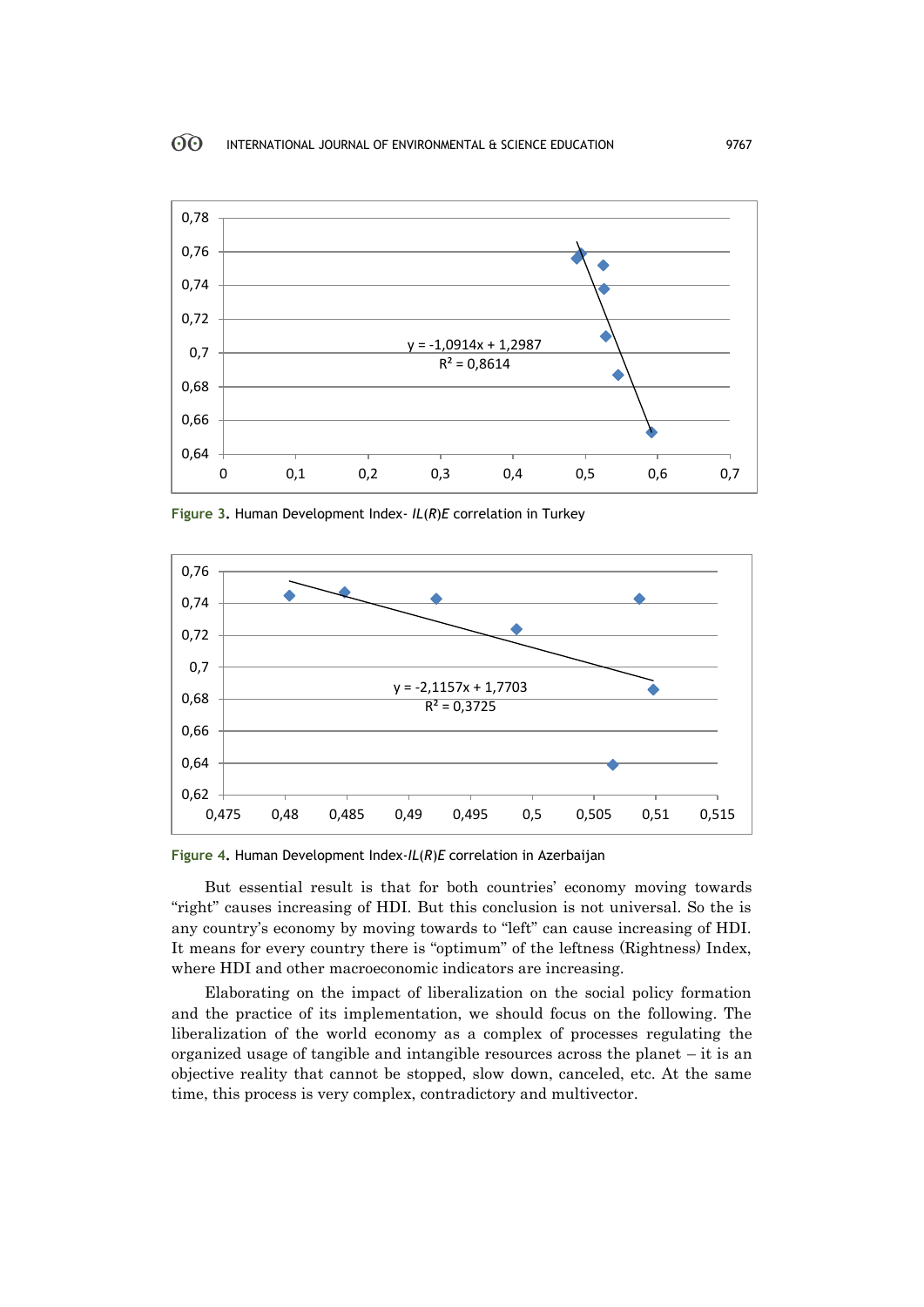One of the most important theoretical-methodological problems of the research of liberalization processes is the problem of assessing the nature of these processes' impact on the socio-economic development, which solution was taken in this article on a real example that showed the way to assess the impact of liberalization on the processes of social development, in particular – on the development of human capital. This determines the contribution of this scientific article into the world of science.

At the same time, the article focuses not only on the theoretical aspects of the studied problem, but also on the presenting of the visual and convenient instrumentation, based on the practice of dependence between the liberalization dynamic and the social development indicators (for example, a comparison of indicators of Azerbaijan and Turkey).

### **Discussions and Conclusions**

The reliability of the scientific results of the study is provided by:

- the reasonable selection of the main assumptions and limitations in the formulation of the aim and objectives of the study;
- taking into account a reasonable number of factors influencing the solution of the scientific problem of comparative analysis of the economic development conditions of Turkey and Azerbaijan with a view of identifying and comparing the features of the liberalization process in these countries;
- the usage of the reliable initial data obtained from the results of the theoretical and experimental studies;
- the usage of the modern, approbated scientific methods and mathematical apparatus;
- the justified correct choice of used methods, general and specific indicators and criteria's.

The reliability of the scientific results of this research article is confirmed by common elements (the nature of liberalization in the countries with post-Soviet economy and countries with more mature capitalism, the impact of liberalization on the development of society) of the results of theoretical and experimental article research.

The liberalization concepts, presented in the economic literature, have, according to the author of the article, the two main disadvantages: they do not take into account the factor of time (the duration of the market period) and functional-system level of the economy. Overcoming of these disadvantages is one of the priority tasks of development of theoretical justification of the economy liberalization process effecting on the development of society.

According to the result of the carried out in the article comparative analysis of conditions of Turkey and Azerbaijan economies development revealed that the Azerbaijan's economy tends to liberalization in comparison with the economy of Turkey. At the same time the Turkish economy is more prone to fluctuations in the studied parameters. At the same time, the main way of the Turkish economy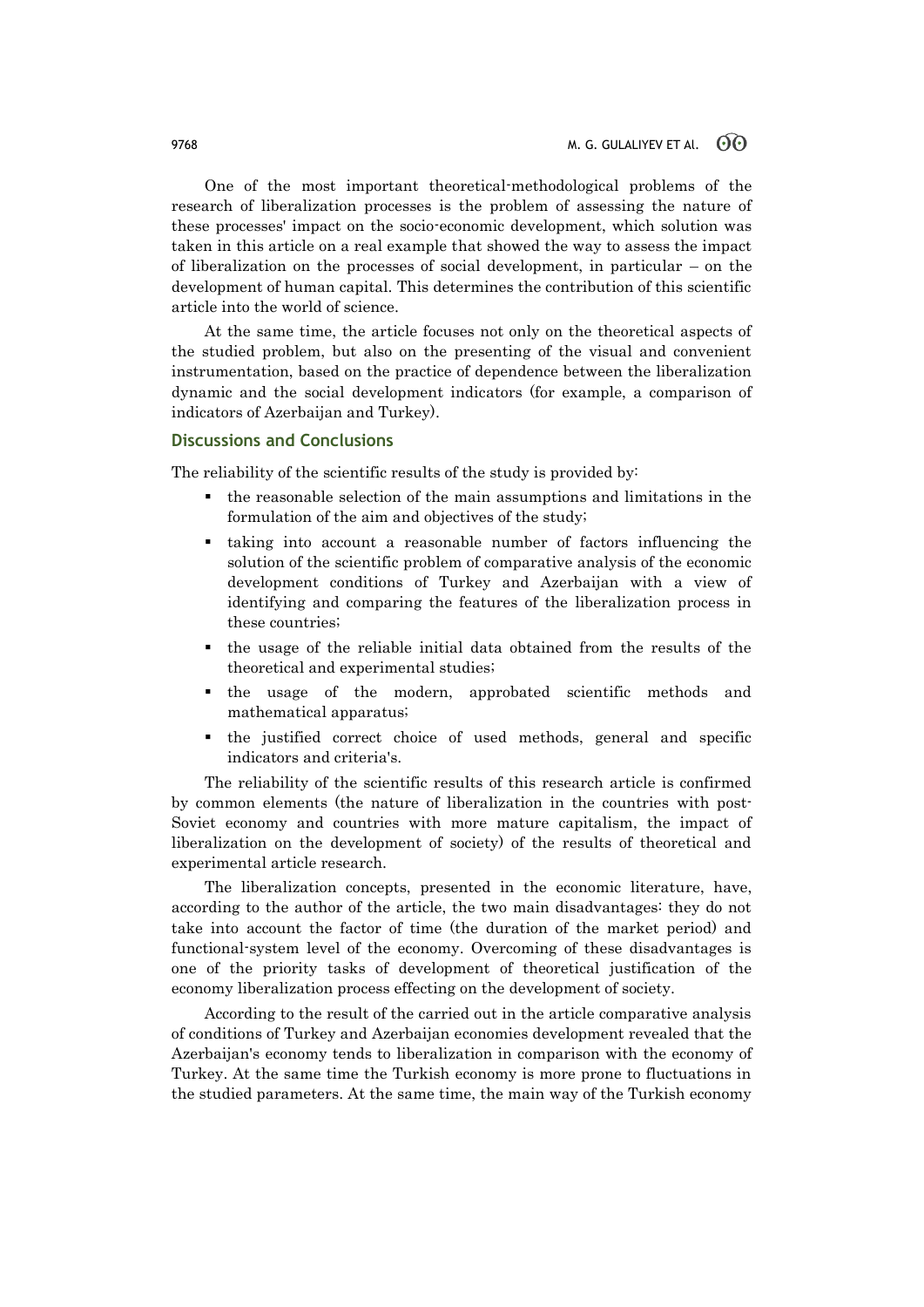development is the direction towards increased liberalization. In this context, the Azerbaijan economy is more liberalized and less regulated.

Comparing the obtained research results with other researchers in particular, (Bumann, Hermes & Lensink, 2013; Cohen, 2010; Cohen & Centeno, 2006), it should be noted that the transformation of most countries into a liberal economic system took place during a significant historical period through a gradual reduction of the administrative pressure on the economic activity. The only exception is Israel (based on the analyzed researches), which was originally developing as a liberal economy, oriented on the high-tech products export. At the same time, quite different effects of liberalization have been experienced in different countries, which was largely predetermined by the history of the development of the economic and social relations in the country. Considering in this context the results of the study, should be noted that Turkey's economy was not formed, in contrast to Azerbaijan, under the socialism conditions, so at the moment is not only more socially effective, but also more liberal.

In this regard, the Azerbaijan's economy cannot pass this way in a short period of time without serious social consequences, primarily – negative.

In the countries of the "old" capitalism the national economic systems are predominantly liberal (or even in some cases hiper liberal), in the countries of the "new" capitalism – quasi-liberal, and in the majority of countries with the transition economy – illiberal or less liberal. The national economic system of Azerbaijan at the present stage of market reform of the economy is the most illiberal or less liberal. Such economic systems are not authoritarian or totalitarian, but they are not fully liberal yet. These are basically the economic systems, which gradually evolved from liberal into an anti-liberal. Their liberalization has not become yet a separate and independent productive force.

The initial element of the modern state's concept is the state regulatory institutions, which do not become a substitute for the processes of the market self-organization, but do not act only as add-on market elements either. Speaking about the formation of the single entity, shifting the center of the state influence on the institutional and management activities at all levels of the economic complex. We need a shift from purely administrative (in its content) activities in the field of liberalization and deregulation of the economy to the establishment of a new economic order, which takes into account the general laws of market development and the specific features of the country, would combine the values of economic liberalization with the interests of society, independence and initiative of market participants with increasing challenges effectiveness of social reproduction, economic well-being of the population.

### **Implications and Recommendations**

The article describes the nature of modelcreated liberalization as a specific economic process, which is formed and developed under the influence of changes of the globalization and integration processes development conditions in the society. Has been implemented the improvement of the theoretical justification of influence the process of economic liberalization on the development of society. The comparative analysis of the Azerbaijan and Turkey economic development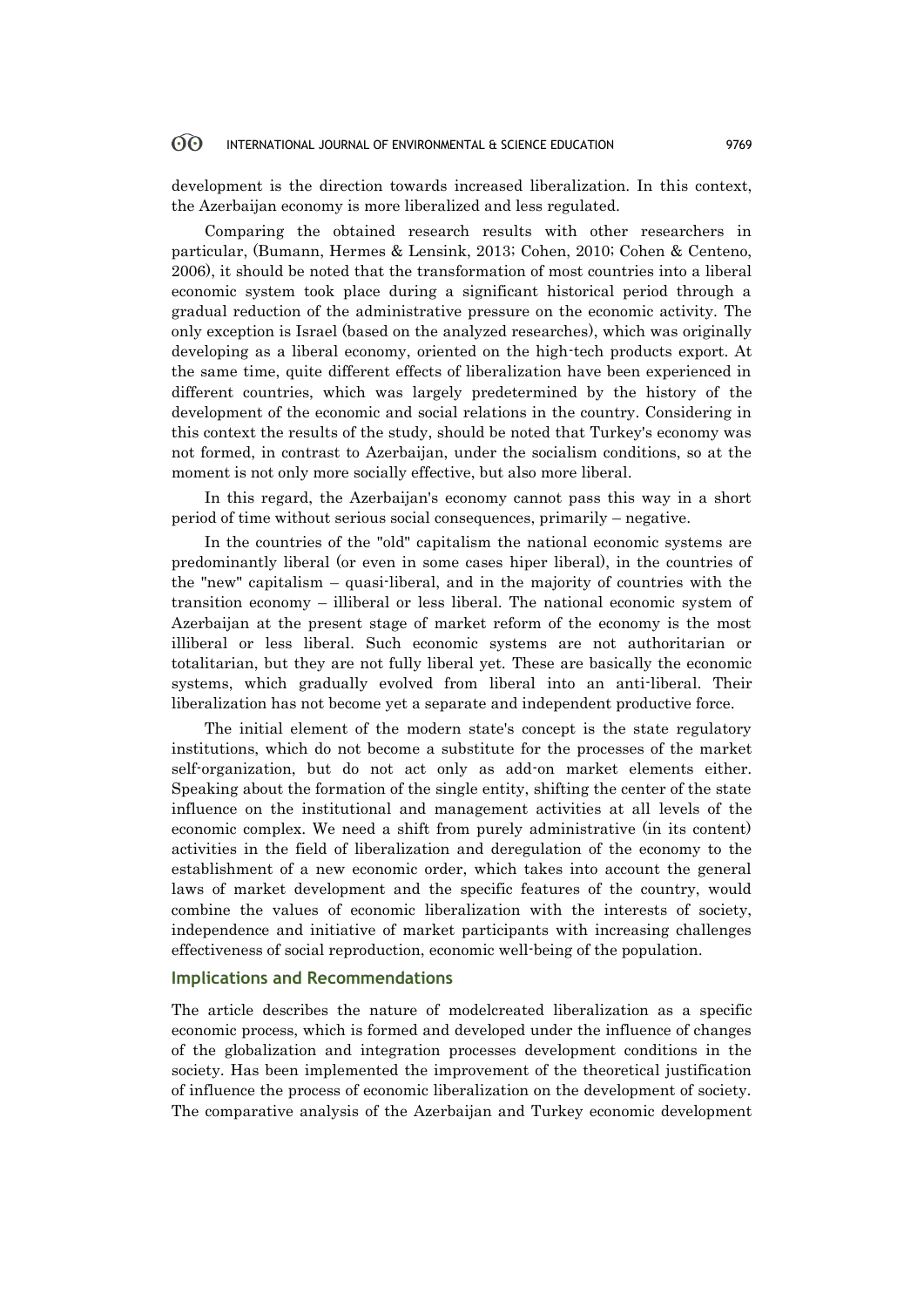conditions was conducted. It revealed that the Azerbaijan economy compared with the economy of Turkey is not using more stringent methods of economy regulation in spite of the fact that Azerbaijan has new independent economy. The Turkish economy is more prone to fluctuations in the studied parameters, at the same time, the main way of development of the Turkish economy is the direction towards increased liberalization. In this context, the Azerbaijan economy is more liberalized and less regulated.

According to the author, the liberalization of its economic part can be reduced to a process of partial or complete reduction of the administrative (administrative-economic) pressure from the government on the subjects of a certain economic activity. After all, at the beginning of the capitalist economic systems becoming and formation the management practice on the nature of its implementation, governance and control was totalitarian or at least authoritarian, illiberal. Largely, as an example, may be the development of Azerbaijan's economy, which can not be regarded as a liberal, but which has its own way of development and certain prospects for growth.

#### **Disclosure statement**

No potential conflict of interest was reported by the authors.

#### **Notes on contributors**

Mayis G. Gulaliyev is a PhD, Leading Researcher of the Department of Globalization and international economic relationship, The Institute of Economics of Azerbaijan National Academy of Sciences, Baku, Azerbaijan.

Nuri I. Ok is a PhD, Associated Professor of the Department of Economics (Political Economics), Ibrahim Chechen University, Agri, Turkey.

Fargana Q. Musayeva is a PhD, Leading Researcher of the Department of Demography and the problems of reproduction of labour force, The Institute of Economics of Azerbaijan National Academy of Sciences, Baku, Azerbaijan.

Rufat J. Efendiyev is a PhD, Leading Researcher of the Department of Demography and the problems of reproduction of labour force, The Institute of Economics of Azerbaijan National Academy of Sciences, Baku, Azerbaijan.

Jamila Q. Musayeva is a PhD, Leading Teacher of the Head of the Department of Economics, Mingachevir State University, Mingachevir, Azerbaijan.

Samira R. Agayeva is a PhD, Leading Researcher of the Department of Demography and the problems of reproduction of labour force, The Institute of Economics of Azerbaijan National Academy of Sciences, Baku, Azerbaijan.

#### **References**

- Abdymanapov, S. A., Toxanova, A. N., Galiyeva, A. H., Abildina, A. Sh., & Aitkaliyeva, A. M. (2016). Development of Public-Private Partnership in the Republic of Kazakhstan. IEJME-Mathematics Education, 11(5), 1113-1126.
- Acemoglu, D., & Robinson, J. A. (2013). Why nations fail: The origins of power, prosperity and poverty. London: Profile Books.
- Ahmed, F. Z., Greenleaf, A., & Sacks, A. (2014). The paradox of export growth in areas of weak governance: The case of the readymade garment sector in Bangladesh. World Development, 56, 258-271.